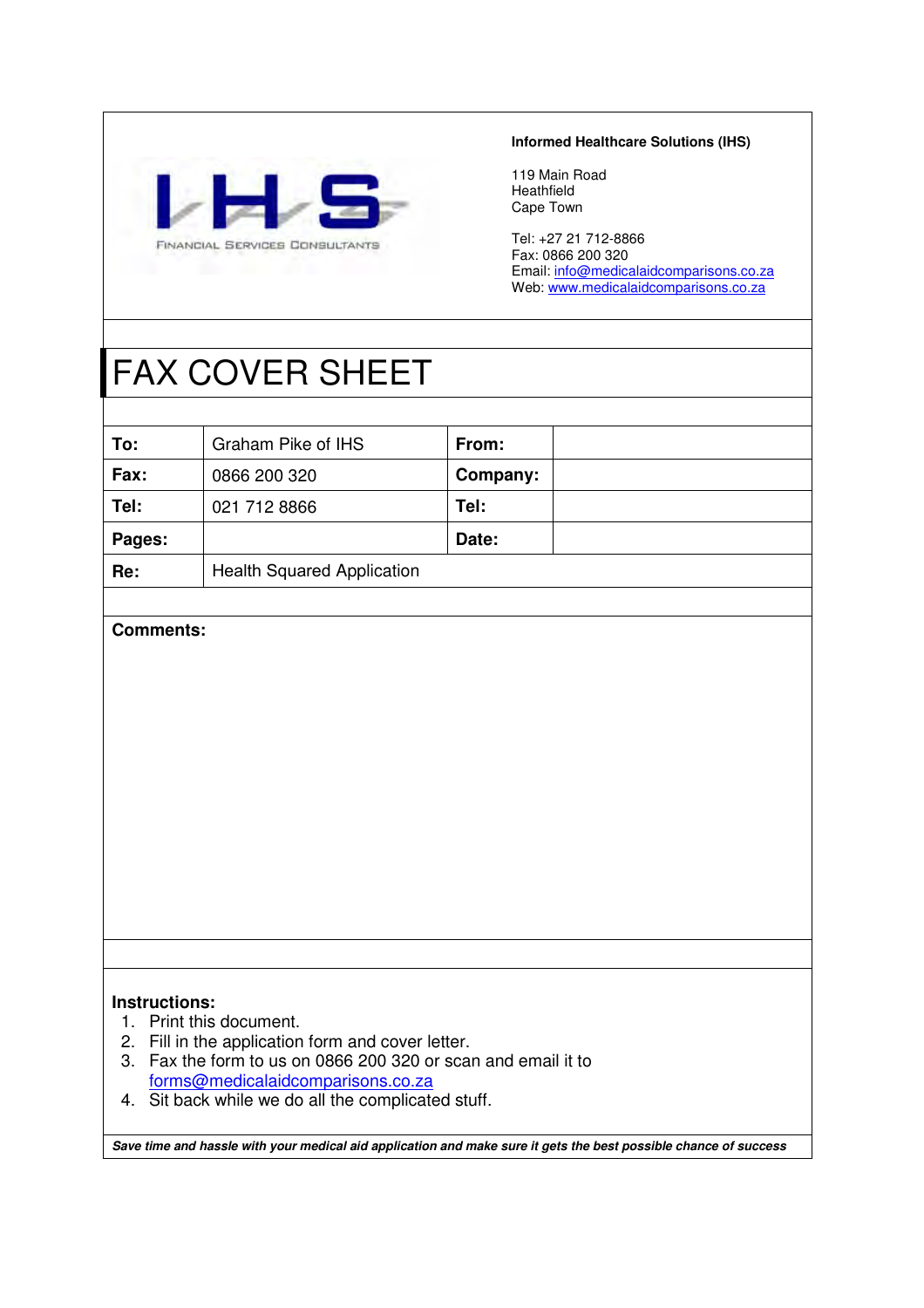

# **MEMBERSHIP APPLICATION FORM**

| Name &<br>∈surname |  |  |  |  |  |  |  |  |  |  |  |  |  |  |  |  |  |
|--------------------|--|--|--|--|--|--|--|--|--|--|--|--|--|--|--|--|--|
| ID number          |  |  |  |  |  |  |  |  |  |  |  |  |  |  |  |  |  |

**This application form must be received at the Scheme within one month following the date on which it was signed. Failure to do so will result in this application being null and void. Incomplete application forms will not be accepted.**

| FOR OFFICE USE ONLY                   | <b>Underwriting decision:</b>                           |
|---------------------------------------|---------------------------------------------------------|
| <b>Member number</b>                  |                                                         |
|                                       |                                                         |
| Group reference number                |                                                         |
|                                       |                                                         |
| Region                                |                                                         |
|                                       |                                                         |
| Date of commencement                  | Authorisation:                                          |
| M<br>M<br>Y<br>Y<br>D<br>Y<br>Y.<br>D | Name                                                    |
| Applicable option                     | Signature                                               |
| Cobalt                                |                                                         |
| <b>Ultimate</b>                       | Date:                                                   |
| <b>Millennium</b>                     | $\mathbb D$<br>M<br>N<br>Y<br>Y<br>Y<br>Y<br>$\Box$     |
|                                       |                                                         |
| <b>Millennium Select</b>              |                                                         |
| Optimum                               | <b>CATEGORY</b><br>A<br>в<br>C                          |
| Advance                               | COPY<br><b>ORIGINAL</b>                                 |
|                                       | <b>NO WAITING PERIOD</b>                                |
| <b>Flex Plus</b>                      | <b>3 MONTH WAITING PERIOD</b>                           |
| Flex                                  | <b>TWELVE MONTH WAITING PERIOD</b>                      |
| <b>Aspire</b>                         | <b>YES</b><br><b>PMB PAYMENT</b><br><b>NO</b>           |
| <b>Rise</b>                           | <b>POST MEMBERSHIP GUIDE</b><br><b>YES</b><br><b>NO</b> |
|                                       | <b>LATE JOINER PENALTY</b>                              |
| Foundation (R0 - R5 100)              | <b>MEMBERSHIP PACK TO UNDERWRITING</b>                  |
| Foundation (R5 101 - R6 850)          |                                                         |
| Foundation (R6 851 - R10,010)         | <b>SEJUÁRED</b><br>Signature                            |
| Foundation (R10,011+)                 |                                                         |
|                                       |                                                         |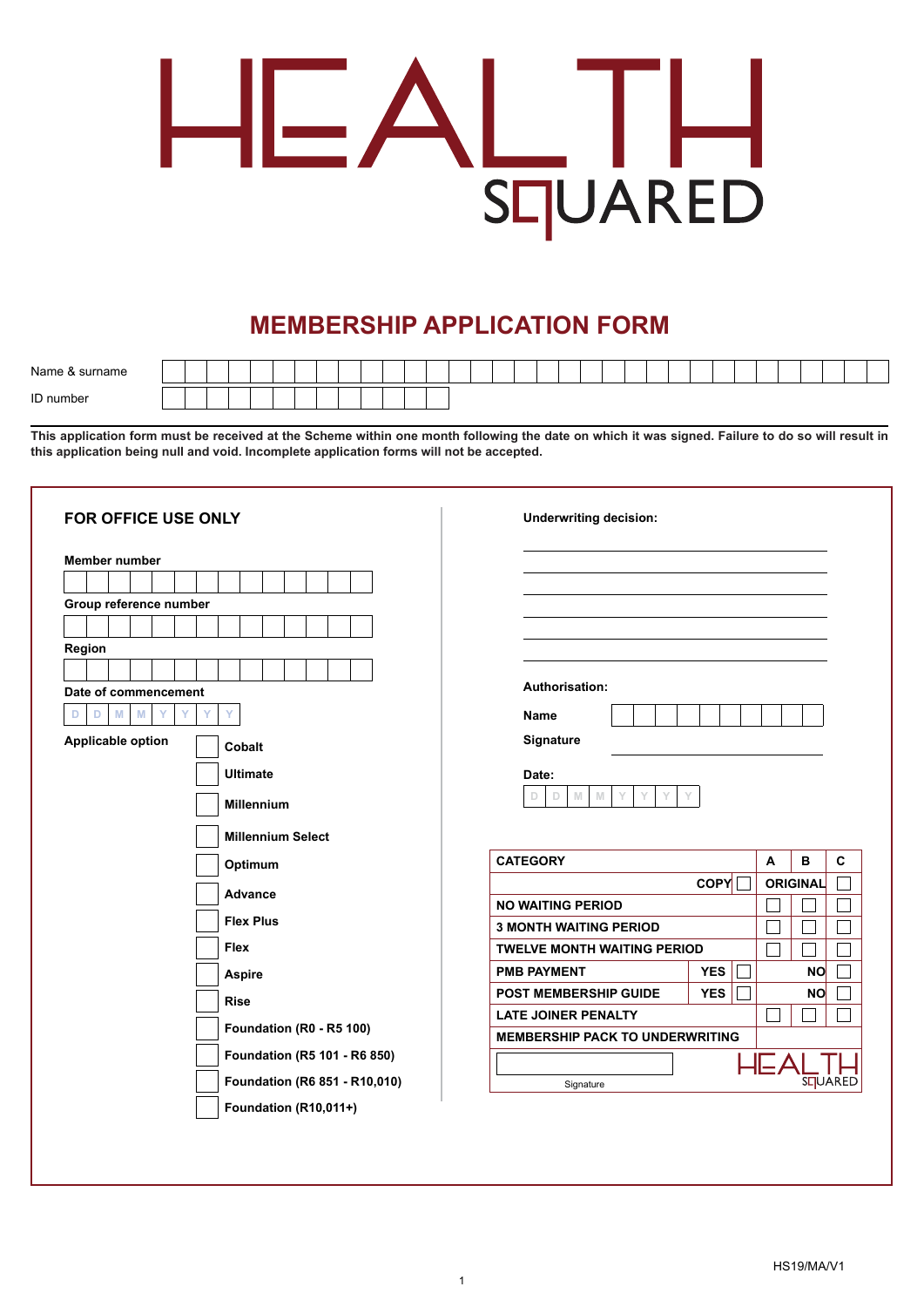# **A. DETAILS OF APPLICANT** (Note: Please complete all sections in **BLACK** and attach copy of SA ID document / Passport)

| Surname                 |              |   |   |          |   |              |              |            |  |                 |       |  |                   |   |   |   |   |               |   |               |  | Title    |   |  |  |
|-------------------------|--------------|---|---|----------|---|--------------|--------------|------------|--|-----------------|-------|--|-------------------|---|---|---|---|---------------|---|---------------|--|----------|---|--|--|
| First name(s) (in full) |              |   |   |          |   |              |              |            |  |                 |       |  |                   |   |   |   |   |               |   |               |  | Initials |   |  |  |
| ID number               |              |   |   |          |   |              |              |            |  |                 |       |  | Date of birth     | D | D | M | M | $\mathcal{N}$ | Y | $\mathcal{N}$ |  | Gender   | M |  |  |
| Race                    | <b>Black</b> |   |   | Coloured |   |              | White        |            |  | Asian or Indian | Other |  |                   |   |   |   |   |               |   |               |  |          |   |  |  |
| Passport number         |              |   |   |          |   |              |              |            |  |                 |       |  | Income Tax number |   |   |   |   |               |   |               |  |          |   |  |  |
| Employer name           |              |   |   |          |   |              |              |            |  |                 |       |  |                   |   |   |   |   |               |   |               |  |          |   |  |  |
|                         |              |   |   |          |   |              |              |            |  |                 |       |  |                   |   |   |   |   |               |   |               |  |          |   |  |  |
| Occupation full details |              |   |   |          |   |              |              |            |  |                 |       |  |                   |   |   |   |   |               |   |               |  |          |   |  |  |
| Date of employment      |              | D | M | M        | Y | $\mathbf{v}$ | $\mathbf{v}$ | $\sqrt{2}$ |  |                 |       |  | Language          |   |   |   |   |               |   |               |  |          |   |  |  |
|                         |              |   |   |          |   |              |              |            |  |                 |       |  |                   |   |   |   |   |               |   |               |  |          |   |  |  |

# **B. FAMILY MEMBERS TO BE INCLUDED** (Note: Please attach copies of SA ID document / Passport:)

1) Dependant children or other members of immediate family in respect of whom the member is liable for care and support

| Dependant type            | Spouse / Partner / Dependant 1                  |                  |                 |   |                   |     |   |             | $\overline{2}$ |   | Dependant 2 |   |                                     |   |                 |        |                                                 |        |                   |   |   |
|---------------------------|-------------------------------------------------|------------------|-----------------|---|-------------------|-----|---|-------------|----------------|---|-------------|---|-------------------------------------|---|-----------------|--------|-------------------------------------------------|--------|-------------------|---|---|
| Surname                   |                                                 |                  |                 |   |                   |     |   |             |                |   |             |   |                                     |   |                 |        |                                                 |        |                   |   |   |
| First name(s) (in full)   |                                                 |                  |                 |   |                   |     |   |             |                |   |             |   |                                     |   |                 |        |                                                 |        |                   |   |   |
| Initials                  |                                                 |                  | Title           |   | Gender            |     | M | F           |                |   |             |   |                                     |   | Title           |        |                                                 | Gender |                   | M | F |
| <b>ID</b> number          |                                                 |                  |                 |   |                   |     |   |             |                |   |             |   |                                     |   |                 |        |                                                 |        |                   |   |   |
| Passport number           |                                                 |                  |                 |   |                   |     |   |             |                |   |             |   |                                     |   |                 |        |                                                 |        |                   |   |   |
| Email                     |                                                 |                  |                 |   |                   |     |   |             |                |   |             |   |                                     |   |                 |        |                                                 |        |                   |   |   |
| Contact No.               |                                                 |                  |                 |   |                   |     |   |             |                |   |             |   |                                     |   |                 |        |                                                 |        |                   |   |   |
| Date of birth             | D<br>D                                          | M<br>M           |                 |   |                   | Age |   |             |                | D | $\mathbb D$ | M | M                                   |   |                 |        |                                                 |        | Age               |   |   |
| Relationship to applicant | Married                                         |                  | <b>Disabled</b> |   | Full-time student |     |   |             |                |   | Married     |   |                                     |   | <b>Disabled</b> |        |                                                 |        | Full-time student |   |   |
|                           | Is your dependant financially dependent on you? |                  |                 |   |                   |     | Υ | ${\sf N}$   |                |   |             |   |                                     |   |                 |        | Is your dependant financially dependent on you? |        |                   | Y | N |
|                           | Does your dependant earn an income?             |                  |                 |   |                   |     | Υ | $\mathbf N$ |                |   |             |   | Does your dependant earn an income? |   |                 |        |                                                 |        |                   | Y | N |
|                           | If yes, what is the monthly income?             |                  |                 |   |                   |     |   |             |                |   |             |   | If yes, what is the monthly income? |   |                 |        |                                                 |        |                   |   |   |
|                           |                                                 |                  |                 |   |                   |     |   |             |                |   |             |   |                                     |   |                 |        |                                                 |        |                   |   |   |
| Dependant type<br>3       | Spouse / Partner / Dependant 3                  |                  |                 |   |                   |     |   |             | $\overline{4}$ |   |             |   | Spouse / Partner / Dependant 4      |   |                 |        |                                                 |        |                   |   |   |
| Surname                   |                                                 |                  |                 |   |                   |     |   |             |                |   |             |   |                                     |   |                 |        |                                                 |        |                   |   |   |
| First name(s) (in full)   |                                                 |                  |                 |   |                   |     |   |             |                |   |             |   |                                     |   |                 |        |                                                 |        |                   |   |   |
| Initials                  |                                                 |                  | Title           |   | Gender            |     | M | F           |                |   |             |   |                                     |   | Title           |        |                                                 | Gender |                   | M | F |
| ID number                 |                                                 |                  |                 |   |                   |     |   |             |                |   |             |   |                                     |   |                 |        |                                                 |        |                   |   |   |
| Passport number           |                                                 |                  |                 |   |                   |     |   |             |                |   |             |   |                                     |   |                 |        |                                                 |        |                   |   |   |
| Email                     |                                                 |                  |                 |   |                   |     |   |             |                |   |             |   |                                     |   |                 |        |                                                 |        |                   |   |   |
| Contact No.               |                                                 |                  |                 |   |                   |     |   |             |                |   |             |   |                                     |   |                 |        |                                                 |        |                   |   |   |
| Date of birth             | D<br>$\Box$                                     | $\mathbb N$<br>M | Y               | Y |                   | Age |   |             |                | D | D           | M | $\mathbb N$                         | Y | Ÿ               | $\vee$ |                                                 |        | Age               |   |   |
| Relationship to applicant | Married                                         |                  | <b>Disabled</b> |   | Full-time student |     |   |             |                |   | Married     |   |                                     |   | <b>Disabled</b> |        |                                                 |        | Full-time student |   |   |
|                           | Is your dependant financially dependent on you? |                  |                 |   |                   |     | Υ | ${\sf N}$   |                |   |             |   |                                     |   |                 |        | Is your dependant financially dependent on you? |        |                   | Y | N |
|                           | Does your dependant earn an income?             |                  |                 |   |                   |     | Υ | ${\sf N}$   |                |   |             |   | Does your dependant earn an income? |   |                 |        |                                                 |        |                   | Υ | N |

A child dependant who is self-supporting will have to enrol as a principal member.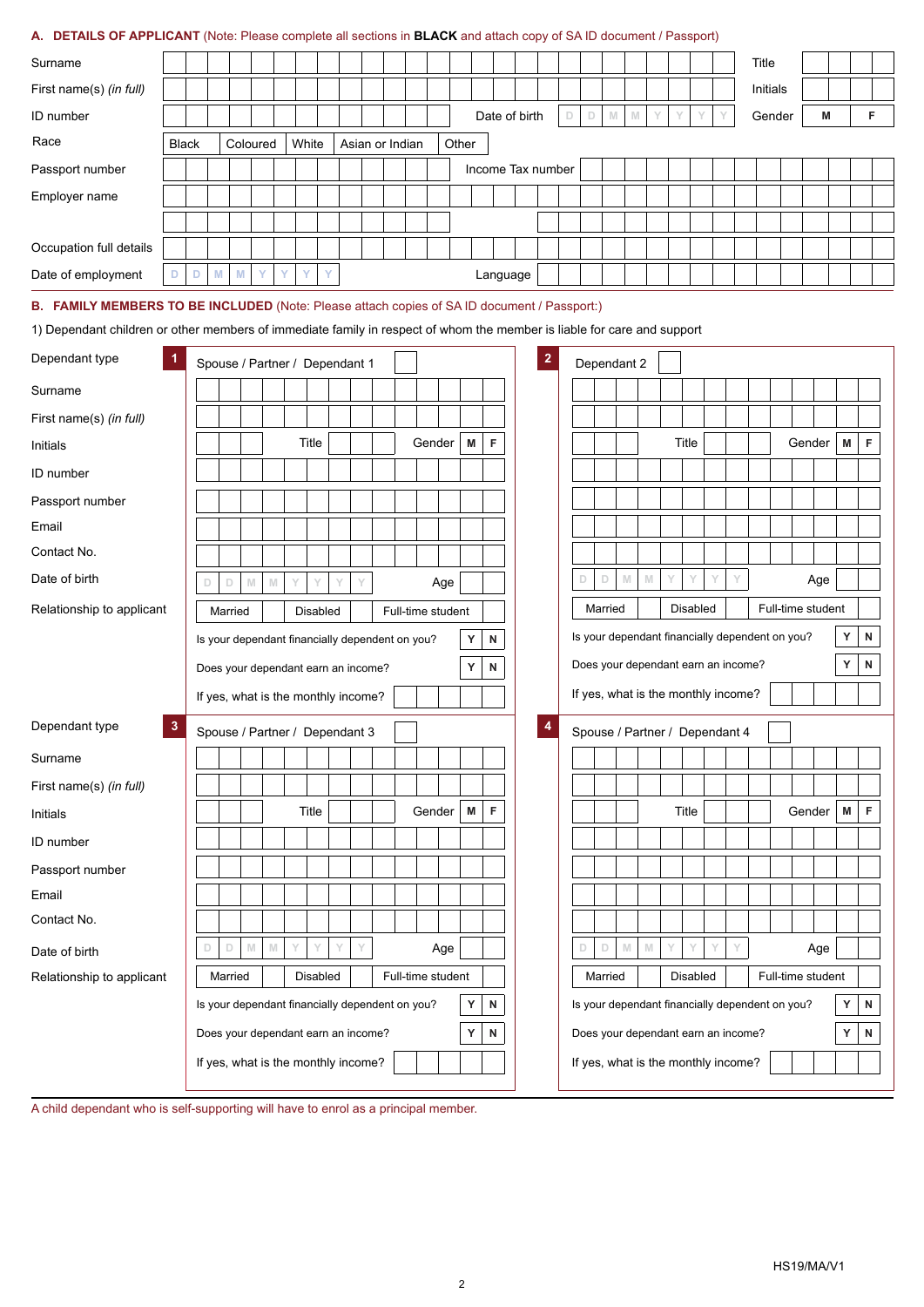| <b>C. CONTACT DETAILS</b>                                                                                                                                                                                                                                                                                                                                                                               |  |            |          |           |  |  |  |      |                                                         |         |             |      |                          |        |                |   |                 |           |   |                                          |         |                                                                                                                         |   |                                                             |   |                                                                                            |        |           |  |
|---------------------------------------------------------------------------------------------------------------------------------------------------------------------------------------------------------------------------------------------------------------------------------------------------------------------------------------------------------------------------------------------------------|--|------------|----------|-----------|--|--|--|------|---------------------------------------------------------|---------|-------------|------|--------------------------|--------|----------------|---|-----------------|-----------|---|------------------------------------------|---------|-------------------------------------------------------------------------------------------------------------------------|---|-------------------------------------------------------------|---|--------------------------------------------------------------------------------------------|--------|-----------|--|
| Residential address                                                                                                                                                                                                                                                                                                                                                                                     |  |            |          |           |  |  |  |      |                                                         |         |             |      |                          |        | Postal address |   |                 |           |   |                                          |         |                                                                                                                         |   |                                                             |   |                                                                                            |        |           |  |
|                                                                                                                                                                                                                                                                                                                                                                                                         |  |            |          |           |  |  |  |      |                                                         |         |             |      |                          |        |                |   |                 |           |   |                                          |         |                                                                                                                         |   |                                                             |   |                                                                                            |        |           |  |
|                                                                                                                                                                                                                                                                                                                                                                                                         |  |            |          |           |  |  |  | Code |                                                         |         |             |      |                          |        |                |   |                 |           |   |                                          |         |                                                                                                                         |   | Code                                                        |   |                                                                                            |        |           |  |
| Telephone (W)                                                                                                                                                                                                                                                                                                                                                                                           |  |            |          |           |  |  |  | Cell |                                                         |         |             |      |                          |        |                |   |                 | Alt. Cell |   |                                          |         |                                                                                                                         |   |                                                             |   |                                                                                            |        |           |  |
| Telephone (H)                                                                                                                                                                                                                                                                                                                                                                                           |  |            |          |           |  |  |  | Fax  |                                                         |         |             |      |                          |        |                |   |                 |           |   |                                          |         |                                                                                                                         |   |                                                             |   |                                                                                            |        |           |  |
| Email address                                                                                                                                                                                                                                                                                                                                                                                           |  |            |          |           |  |  |  |      |                                                         |         |             |      |                          |        |                |   |                 |           |   |                                          |         |                                                                                                                         |   |                                                             |   |                                                                                            |        |           |  |
| SMS correspondence                                                                                                                                                                                                                                                                                                                                                                                      |  | <b>YES</b> |          | <b>NO</b> |  |  |  |      | Email statement                                         |         |             |      | <b>YES</b>               |        | <b>NO</b>      |   |                 |           |   |                                          |         |                                                                                                                         |   | Email newsletter                                            |   | <b>YES</b>                                                                                 |        | ΝO        |  |
| D. DETAILS OF PREVIOUS MEMBERSHIP - APPLICANT<br>(Should membership certificates not be attached at time of submission, waiting periods and/or late joiner penalty may be imposed)                                                                                                                                                                                                                      |  |            |          |           |  |  |  |      |                                                         |         |             |      |                          |        |                |   |                 |           |   |                                          |         |                                                                                                                         |   |                                                             |   |                                                                                            |        |           |  |
| Name of scheme                                                                                                                                                                                                                                                                                                                                                                                          |  |            |          |           |  |  |  |      |                                                         |         |             |      |                          |        |                |   |                 |           |   |                                          |         |                                                                                                                         |   |                                                             |   |                                                                                            |        |           |  |
|                                                                                                                                                                                                                                                                                                                                                                                                         |  |            |          |           |  |  |  |      |                                                         |         |             | from | $\Box$                   | D      | M              | M |                 |           |   |                                          | to      | D                                                                                                                       | D | M                                                           | M |                                                                                            |        |           |  |
| Name of scheme                                                                                                                                                                                                                                                                                                                                                                                          |  |            |          |           |  |  |  |      |                                                         |         |             |      |                          |        |                |   |                 |           |   |                                          |         |                                                                                                                         |   |                                                             |   |                                                                                            |        |           |  |
|                                                                                                                                                                                                                                                                                                                                                                                                         |  |            |          |           |  |  |  |      |                                                         |         |             | from | D                        | D      | M              | M |                 | Υ         | Y | Υ                                        | to      | D                                                                                                                       | D | M                                                           | M |                                                                                            |        |           |  |
| Proof attached                                                                                                                                                                                                                                                                                                                                                                                          |  | <b>YES</b> |          | <b>NO</b> |  |  |  |      |                                                         |         |             |      |                          |        |                |   |                 |           |   |                                          |         |                                                                                                                         |   |                                                             |   |                                                                                            |        |           |  |
| Have you ever been declined, or had late joiner penalties, exclusions or waiting periods imposed by a medical scheme?                                                                                                                                                                                                                                                                                   |  |            |          |           |  |  |  |      |                                                         |         |             |      |                          |        |                |   |                 |           |   |                                          |         |                                                                                                                         |   |                                                             |   | <b>YES</b>                                                                                 |        | <b>NO</b> |  |
| If yes please provide details: We are also as a series of the set of the set of the set of the set of the set o                                                                                                                                                                                                                                                                                         |  |            |          |           |  |  |  |      |                                                         |         |             |      |                          |        |                |   |                 |           |   |                                          |         |                                                                                                                         |   |                                                             |   |                                                                                            |        |           |  |
| <b>DETAILS OF PREVIOUS MEMBERSHIP - SPOUSE / PARTNER</b>                                                                                                                                                                                                                                                                                                                                                |  |            |          |           |  |  |  |      |                                                         |         |             |      |                          |        |                |   |                 |           |   |                                          |         |                                                                                                                         |   |                                                             |   |                                                                                            |        |           |  |
| (Should membership certificates not be attached at time of submission, waiting periods and/or late joiner penalty may be imposed)<br>Name of scheme                                                                                                                                                                                                                                                     |  |            |          |           |  |  |  |      |                                                         |         |             |      |                          |        |                |   |                 |           |   |                                          |         |                                                                                                                         |   |                                                             |   |                                                                                            |        |           |  |
|                                                                                                                                                                                                                                                                                                                                                                                                         |  |            |          |           |  |  |  |      |                                                         |         |             | from | D                        | D      | M              | M |                 |           |   |                                          | to      | D                                                                                                                       | D | M                                                           | M |                                                                                            |        |           |  |
| Name of scheme                                                                                                                                                                                                                                                                                                                                                                                          |  |            |          |           |  |  |  |      |                                                         |         |             |      |                          |        |                |   |                 |           |   |                                          |         |                                                                                                                         |   |                                                             |   |                                                                                            |        |           |  |
|                                                                                                                                                                                                                                                                                                                                                                                                         |  |            |          |           |  |  |  |      |                                                         |         |             | from | D                        | D      | M              | M |                 |           | Y | Y                                        | to      | D                                                                                                                       | D | M                                                           | M |                                                                                            |        |           |  |
| Proof attached                                                                                                                                                                                                                                                                                                                                                                                          |  | <b>YES</b> |          | <b>NO</b> |  |  |  |      |                                                         |         |             |      |                          |        |                |   |                 |           |   |                                          |         |                                                                                                                         |   |                                                             |   |                                                                                            |        |           |  |
| Have you ever been declined, or had late joiner penalties, exclusions or waiting periods imposed by a medical scheme?                                                                                                                                                                                                                                                                                   |  |            |          |           |  |  |  |      |                                                         |         |             |      |                          |        |                |   |                 |           |   |                                          |         |                                                                                                                         |   |                                                             |   | <b>YES</b>                                                                                 |        | <b>NO</b> |  |
| If yes please provide details:                                                                                                                                                                                                                                                                                                                                                                          |  |            |          |           |  |  |  |      |                                                         |         |             |      |                          |        |                |   |                 |           |   |                                          |         |                                                                                                                         |   |                                                             |   |                                                                                            |        |           |  |
|                                                                                                                                                                                                                                                                                                                                                                                                         |  |            |          |           |  |  |  |      |                                                         |         |             |      |                          |        |                |   |                 |           |   |                                          |         |                                                                                                                         |   |                                                             |   |                                                                                            |        |           |  |
| E. PLAN AND PRODUCT SELECTION (Please indicate with an X where applicable)                                                                                                                                                                                                                                                                                                                              |  |            |          |           |  |  |  |      |                                                         |         |             |      |                          |        |                |   |                 |           |   |                                          |         |                                                                                                                         |   |                                                             |   |                                                                                            |        |           |  |
| Only complete this section if plan selection was not made at employer group level on the Employer Application form or if your employer has allowed you to<br>override the group level selection.                                                                                                                                                                                                        |  |            |          |           |  |  |  |      |                                                         |         |             |      |                          |        |                |   |                 |           |   |                                          |         |                                                                                                                         |   |                                                             |   |                                                                                            |        |           |  |
| Rise                                                                                                                                                                                                                                                                                                                                                                                                    |  |            | Flex     |           |  |  |  |      | Flex Plus                                               |         |             |      |                          | Aspire |                |   |                 |           |   |                                          | Advance |                                                                                                                         |   |                                                             |   |                                                                                            | Cobalt |           |  |
| Optimum                                                                                                                                                                                                                                                                                                                                                                                                 |  |            | Ultimate |           |  |  |  |      | Millennium                                              |         |             |      | <b>Millennium Select</b> |        |                |   |                 |           |   |                                          |         |                                                                                                                         |   |                                                             |   |                                                                                            |        |           |  |
|                                                                                                                                                                                                                                                                                                                                                                                                         |  |            |          |           |  |  |  |      |                                                         |         |             |      |                          |        |                |   |                 |           |   |                                          |         |                                                                                                                         |   |                                                             |   |                                                                                            |        |           |  |
| Foundation Income category                                                                                                                                                                                                                                                                                                                                                                              |  |            |          |           |  |  |  |      |                                                         |         | R0 - R5 100 |      |                          |        |                |   | R5 101 - R6 850 |           |   |                                          |         |                                                                                                                         |   | R6 851 - R10,010                                            |   |                                                                                            |        | R10,011+  |  |
| Income category on the Foundation option will be based on the income of the spouse/partner if higher than that of principal member. Find attached to my<br>application (please tick the appropriate box):                                                                                                                                                                                               |  |            |          |           |  |  |  |      |                                                         |         |             |      |                          |        |                |   |                 |           |   |                                          |         |                                                                                                                         |   |                                                             |   |                                                                                            |        |           |  |
| Latest income tax return                                                                                                                                                                                                                                                                                                                                                                                |  |            |          |           |  |  |  |      | Commission / fee statement (submit 6 months statements) |         |             |      |                          |        |                |   |                 |           |   |                                          |         |                                                                                                                         |   |                                                             |   |                                                                                            |        |           |  |
| Latest salary advice                                                                                                                                                                                                                                                                                                                                                                                    |  |            |          |           |  |  |  |      | Auditor / accountant's letter                           |         |             |      |                          |        |                |   |                 |           |   |                                          |         |                                                                                                                         |   | Certified Bank statements for the last 3 months (mandatory) |   |                                                                                            |        |           |  |
| 4.45.1. "Income", for the purposes of calculating contributions in respect of -                                                                                                                                                                                                                                                                                                                         |  |            |          |           |  |  |  |      |                                                         |         |             |      |                          |        |                |   |                 |           |   |                                          |         |                                                                                                                         |   |                                                             |   | The following documents are mandatory for Pensioner and Partner/Spouse:                    |        |           |  |
| 4.45.2. a Member who is an Participating Employee - his total cost of employment, from all sources,<br>including all allowances, incentives and emoluments (taxable or not);<br>4.45.3. an individual Member, including self-employed individual Members, the higher of his or her                                                                                                                      |  |            |          |           |  |  |  |      |                                                         |         |             |      |                          |        |                |   |                 |           |   |                                          |         | Certified Bank statements for the last 3 months (mandatory)<br>Grinrod Bank Statement for the last 3 months (mandatory) |   |                                                             |   |                                                                                            |        |           |  |
| Spouse's or Partner's (if applicable) total gross monthly earnings from all sources, including all<br>allowances, incentives and emoluments (taxable or not);                                                                                                                                                                                                                                           |  |            |          |           |  |  |  |      |                                                         |         |             |      |                          |        |                |   |                 |           |   | Signed letter of undertaking (mandatory) |         | Pension Fund Statement for the last 3 month (mandatory)                                                                 |   |                                                             |   |                                                                                            |        |           |  |
| 4.45.4. a continuation Member - his gross monthly pensionable earnings and all income from other<br>sources, including interest earned, (taxable or not);                                                                                                                                                                                                                                               |  |            |          |           |  |  |  |      |                                                         |         |             |      |                          |        |                |   |                 |           |   |                                          |         |                                                                                                                         |   |                                                             |   | Latest income tax returns if the member is not registered, a letter from SARS is required. |        |           |  |
| 4.45.5. for Members or dependents earning a commission, in full or in part of his / her total remuneration,<br>the monthly contribution shall then be based on the average monthly income for the twelve (12)                                                                                                                                                                                           |  |            |          |           |  |  |  |      |                                                         |         |             |      |                          |        |                |   |                 |           |   |                                          |         |                                                                                                                         |   |                                                             |   |                                                                                            |        |           |  |
| months prior to signing the application to be admitted as a Member or dependant. The Scheme,<br>at the sole discretion of the Board of Trustees, reserves the right to call for such proof of income<br>(including, but not limited to, bank statements, tax assessment and commission statements) as may                                                                                               |  |            |          |           |  |  |  |      |                                                         |         |             |      |                          |        |                |   |                 |           |   |                                          |         |                                                                                                                         |   |                                                             |   |                                                                                            |        |           |  |
| be necessary                                                                                                                                                                                                                                                                                                                                                                                            |  |            |          |           |  |  |  |      |                                                         |         |             |      |                          |        |                |   |                 |           |   |                                          |         |                                                                                                                         |   |                                                             |   |                                                                                            |        |           |  |
| Should no proof of income be attached, you will be placed in the highest income bracket. Proof of income must be submitted annually before December each year. Members with registered Adult<br>Dependants must complete the Household Income Verification form on page 9 and submit proof of income as per the form's specifications.                                                                  |  |            |          |           |  |  |  |      |                                                         |         |             |      |                          |        |                |   |                 |           |   |                                          |         |                                                                                                                         |   |                                                             |   |                                                                                            |        |           |  |
| <b>REFERENCE &amp; CREDIT BUREAU CONSENT</b>                                                                                                                                                                                                                                                                                                                                                            |  |            |          |           |  |  |  |      |                                                         |         |             |      |                          |        |                |   |                 |           |   |                                          |         |                                                                                                                         |   |                                                             |   |                                                                                            |        |           |  |
| I/We hereby consent to you or your administrator/s making enquiries to my/our credit records and references with any credit reference agency or any third party to confirm the details provided. I<br>confirm that this consent shall apply in every respect to every director, shareholder, member and/or associate of the applicant. I/We irrevocable authorise Health Squared or their administrator |  |            |          |           |  |  |  |      |                                                         |         |             |      |                          |        |                |   |                 |           |   |                                          |         |                                                                                                                         |   |                                                             |   |                                                                                            |        |           |  |
| to obtain from any person any information that Health Squared requires to assess the information contained in this application.                                                                                                                                                                                                                                                                         |  |            |          |           |  |  |  |      |                                                         |         |             |      |                          |        |                |   |                 |           |   |                                          |         |                                                                                                                         |   |                                                             |   |                                                                                            |        |           |  |
| Signed at                                                                                                                                                                                                                                                                                                                                                                                               |  |            |          |           |  |  |  |      |                                                         | on this |             |      |                          |        |                |   | day of          |           |   |                                          |         |                                                                                                                         |   |                                                             |   |                                                                                            |        |           |  |
|                                                                                                                                                                                                                                                                                                                                                                                                         |  |            |          |           |  |  |  |      |                                                         |         |             |      |                          |        |                |   |                 |           |   |                                          |         |                                                                                                                         |   |                                                             |   |                                                                                            |        |           |  |
|                                                                                                                                                                                                                                                                                                                                                                                                         |  |            |          |           |  |  |  |      |                                                         |         |             |      |                          |        |                |   |                 |           |   |                                          |         |                                                                                                                         |   |                                                             |   |                                                                                            |        |           |  |
|                                                                                                                                                                                                                                                                                                                                                                                                         |  |            |          |           |  |  |  |      |                                                         |         |             |      |                          |        |                |   |                 |           |   |                                          |         |                                                                                                                         |   |                                                             |   |                                                                                            |        |           |  |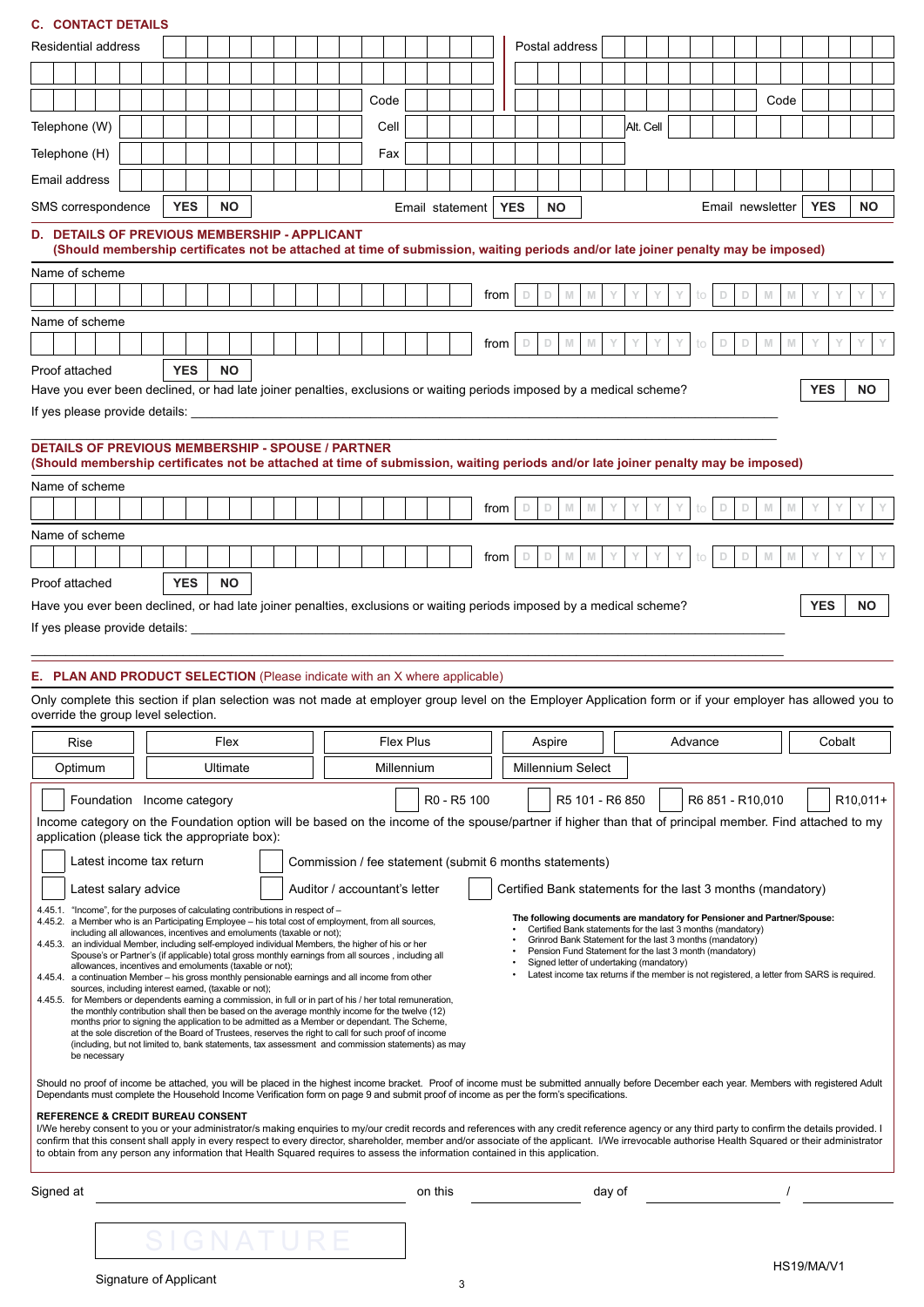| E. PLAN AND PRODUCT SELECTION (Continues)                                                                                                                                                                                   |
|-----------------------------------------------------------------------------------------------------------------------------------------------------------------------------------------------------------------------------|
| Requested date of commencement of membership<br>$\mathsf D$<br>M<br>M<br>NOTE: SUBJECT TO UNDERWRITING<br>D                                                                                                                 |
| <b>YES</b><br><b>NO</b><br>Did your intermediary supply you with a Membership Guide?                                                                                                                                        |
| <b>Residential</b><br>If answered "no", please indicate to which address we should post a Member Guide:<br><b>Postal</b>                                                                                                    |
| <b>DETAILS OF CURRENT MEDICAL PRACTITIONER</b><br>F.                                                                                                                                                                        |
| Name of dependant/s' doctor                                                                                                                                                                                                 |
| Practice Number<br>Date of first consult<br>D<br>M<br>D<br>M<br>Υ<br>Y<br>Telephone                                                                                                                                         |
| $\mathbf{2}$<br>Name of dependant/s' doctor                                                                                                                                                                                 |
| $\Box$<br>M<br>D<br>M<br>Υ<br><b>Practice Number</b><br>Date of first consult<br>Telephone                                                                                                                                  |
| NOTE: Please ensure that above details are correct and completed in full as this may delay application and authorisation processes.                                                                                         |
| DETAILS FOR NOMINATION OF MEDICAL PRACTITIONER - FOUNDATION PLAN ONLY                                                                                                                                                       |
| Dependant type<br>$\overline{\mathbf{c}}$<br>Principal member<br>Spouse / Partner / Dependant 1                                                                                                                             |
| Name of practice or name                                                                                                                                                                                                    |
| and surname of doctor:                                                                                                                                                                                                      |
| Tel number:                                                                                                                                                                                                                 |
| Practice number:                                                                                                                                                                                                            |
| Region:                                                                                                                                                                                                                     |
| Suburb:                                                                                                                                                                                                                     |
| Dependant type<br>3<br>4<br>Dependant 2<br>Dependant 3                                                                                                                                                                      |
| Name of practice or name                                                                                                                                                                                                    |
| and surname of doctor:                                                                                                                                                                                                      |
| Tel number:                                                                                                                                                                                                                 |
| Practice number:                                                                                                                                                                                                            |
| Region:                                                                                                                                                                                                                     |
| Suburb:                                                                                                                                                                                                                     |
| <b>G. SPECIFIC HEALTH QUESTIONS</b>                                                                                                                                                                                         |
| State whether you or any of your dependants have ever suffered from, been treated or are currently receiving treatment, or expect to receive treatment for any<br>of the following illnesses including, but not limited to: |

| 1. Blood disorders, e.g. anaemia, bleeding disorders, haemophilia, leukaemia, clotting disorders                                                                                                                                                                                                                                                                                                                    | <b>YES</b> | NΟ        |
|---------------------------------------------------------------------------------------------------------------------------------------------------------------------------------------------------------------------------------------------------------------------------------------------------------------------------------------------------------------------------------------------------------------------|------------|-----------|
| 2. Cancer, growths, abscess or tumours of any kind, whether benign or malignant                                                                                                                                                                                                                                                                                                                                     | <b>YES</b> | <b>NO</b> |
| 3. Cardiovascular (heart and blood vessels) disorders e.g. congenital heart conditions, chest pain, coronary artery disease / ischaemic heart<br>disease, high blood pressure, valvular disease, arrythmias, varicose veins, blood clots, poor circulation or arterial disease, rheumatic<br>fever, shortness of breath, palpitations, angina, deep vein thrombosis, pulmonary embolism, atheorsclerosis lymphatics | <b>YES</b> | ΝO        |
| 4. Ear, nose and throat disorders e.g. hearing / speech impairment, ear infections, sinus problems, nasal / throat surgery, ear discharge,<br>hoarseness, mouth disorders, tonsils, adenoids, grommets, previous nasal injuries, upper airway infections, cleft lip / palate, epistaxis,<br>hayfever / rhinitis, blocked nose                                                                                       | <b>YES</b> | <b>NO</b> |
| 5. Endocrine disorders e.g. high cholesterol, diabetes, thyroid abnormalities, sugar in urine, nutritional disorders, metabolic syndrome,<br>hypo / hyperglycaemic coma                                                                                                                                                                                                                                             | <b>YES</b> | NΟ        |
| 6. Eye related disorders e.g. glaucoma, blindness, eye surgery, retinitis pigmentosa, cataracts, lens implants, infections, refractive and laser<br>surgery, short or far sightedness, pterygium                                                                                                                                                                                                                    | <b>YES</b> | <b>NO</b> |
| 7. Gastro-intestinal disorders e.g. recurrent indigestion, heartburn, reflux, ulcers, bowel disorders, gallbladder disorders, liver disorders and<br>pancreas disorders, hiatus hernia, piles, anal fissures, rectal bleeding, ulcerative colitis or have you or any of your dependants, ever had<br>a gastroscopy or colonoscopy, spleen disorders, Crohn's disease                                                | <b>YES</b> | NO        |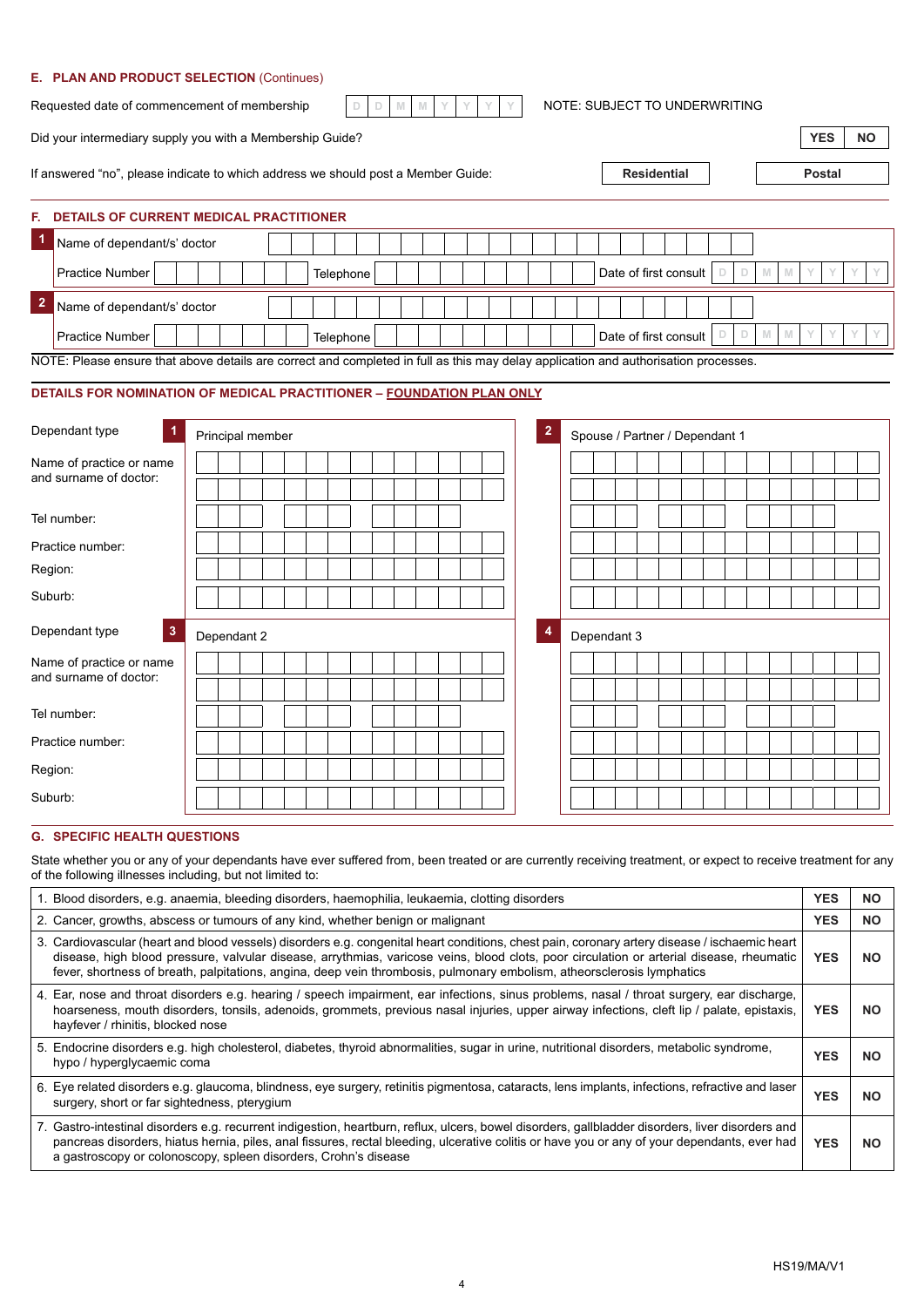| 8a.<br>Gynaecological and obstetrical disorders e.g. ectopic pregnancy, caesarean section, fibroids, endometriosis, menstrual irregularities,<br>abnormal papsmear, receiving hormone treatment, vaginal bleeding, laparoscopic surgery, dilatation and curettage, miscarriages,<br>pregnancy related problems, cysts, infertility, breast disorders | <b>YES</b> | <b>NO</b> |
|------------------------------------------------------------------------------------------------------------------------------------------------------------------------------------------------------------------------------------------------------------------------------------------------------------------------------------------------------|------------|-----------|
| Pregnancy - expected date of delivery<br>8b.<br>D.<br>D.                                                                                                                                                                                                                                                                                             | <b>YES</b> | <b>NO</b> |
| 9. Male genitourinary system e.g. testes, prostate, abnormalities of the penis, scrotum, reproductive system                                                                                                                                                                                                                                         | <b>YES</b> | <b>NO</b> |
| 10. Musculoskeletal disorders e.g. osteo-arthritis, rheumatoid arthritis, back problems, gout, osteoporosis, all joint problems e.g. knee,<br>shoulder, bones, limbs, spine, fractures, carpel tunnel syndrome, bunion, spondylosis, hernia, kyphosis / scoliosis                                                                                    | <b>YES</b> | <b>NO</b> |
| 11. Neurological disorders e.g. epilepsy, muscular weakness, stroke, brain or spinal cord disorders, chronic fatigue, headache, migraine,<br>polio, paralysis, Guillian-Barre, meningitis, Parkinson's disease, Alzheimer disease, dementia                                                                                                          | <b>YES</b> | <b>NO</b> |
| 12. Psychological disorders e.g. insomnia, anxiety, depression, stress, panic attacks, alcohol or drug dependency, attention deficit disorder,<br>post traumatic stress, schizophrenia, bi-polar disorders, mood swings, attempted suicide, anorexia / bulimia nervosa                                                                               | <b>YES</b> | <b>NO</b> |
| 13. Renal (kidney) disorders e.g. blood in the urine, urinary tract stones, recurrent infections, kidney failure, bladder problems, dialysis,<br>Addisons disease, nephritis                                                                                                                                                                         | <b>YES</b> | <b>NO</b> |
| 14. Respiratory disorders e.g. asthma, allergic rhinitis, chronic bronchitis, emphysema or cigarette smoking related disorders, tuberculosis,<br>persistent cough, allergies, chronic obstructive pulmonary disease, pneumoconiosis                                                                                                                  | <b>YES</b> | <b>NO</b> |
| 15. Skin disorders e.g. eczema, psoriasis, melanoma, skin cancer, burns, acne, scars, keloids, growths, warts, ingrown toe nails                                                                                                                                                                                                                     | <b>YES</b> | <b>NO</b> |
| 16. State whether you or any of your dependants, have received medical advice or treatment for any infectious and tropical disease e.g.<br>gonorrhoea, genital herpes, syphilis, TB, hepatitis, bilharzia, malaria, cholera                                                                                                                          | <b>YES</b> | <b>NO</b> |
| 17. Do you or any of your dependants have any birth defects or hereditary disorders?                                                                                                                                                                                                                                                                 | <b>YES</b> | <b>NO</b> |
| 18. Have you or any of your dependants ever sought counselling or treatment for HIV or AIDS related infections or ever tested positive for<br>HIV or AIDS?                                                                                                                                                                                           | <b>YES</b> | <b>NO</b> |
| 19. Have you or any of your dependants ever been diagnosed and / or treated for an immune system problem?                                                                                                                                                                                                                                            | <b>YES</b> | <b>NO</b> |
| 20. Previous injuries and trauma including sports injuries?                                                                                                                                                                                                                                                                                          | <b>YES</b> | <b>NO</b> |
| 21. Have you or any of your dependants ever been told to improve your adherence to medical treatment?                                                                                                                                                                                                                                                | <b>YES</b> | <b>NO</b> |
| 22. Have you ever required rehabilitation following an event i.e. stroke or motor vehicle accident?                                                                                                                                                                                                                                                  | <b>YES</b> | <b>NO</b> |
| If "yes" answered to any of the questions above, please supply full details below                                                                                                                                                                                                                                                                    |            |           |

| Question | Applicant | Date | Disorder | Treatment | <b>Consulting Doctor</b> | Current condition |
|----------|-----------|------|----------|-----------|--------------------------|-------------------|
|          |           |      |          |           |                          |                   |
|          |           |      |          |           |                          |                   |
|          |           |      |          |           |                          |                   |
|          |           |      |          |           |                          |                   |
|          |           |      |          |           |                          |                   |
|          |           |      |          |           |                          |                   |

If the space provided is insufficient please complete *addendum A.*

Addendum attached **YES NO** 

#### **SURGERY AND HOSPITAL ADMISSIONS**

1. Please supply details of all surgical procedure(s) and ALL HOSPITAL ADMISSIONS that you or any of your dependants have undergone in the past, and/ or details of all planned surgical procedure(s) and ALL HOSPITAL ADMISSIONS that you or any of your dependants expect to undergo in the future.

| Applicant | Surgical procedure / Hospital admission | Date | Reason | Doctor | Current condition |
|-----------|-----------------------------------------|------|--------|--------|-------------------|
|           |                                         |      |        |        |                   |
|           |                                         |      |        |        |                   |
|           |                                         |      |        |        |                   |
|           |                                         |      |        |        |                   |
|           |                                         |      |        |        |                   |
|           |                                         |      |        |        |                   |
|           |                                         |      |        |        |                   |

# **CHRONIC MEDICATION**

1. Please supply details of any chronic medication (prescribed medicines used continuously for more than 3(three) months) currently prescribed for you or any of your dependants.

2. Do you or any of your dependants expect chronic medication to be prescribed in the next 12 months? **YES XES NO** 

If so please supply details below.

| Applicant | Prescribed medication | Medical condition | Date started / to be started |
|-----------|-----------------------|-------------------|------------------------------|
|           |                       |                   |                              |
|           |                       |                   |                              |
|           |                       |                   |                              |
|           |                       |                   |                              |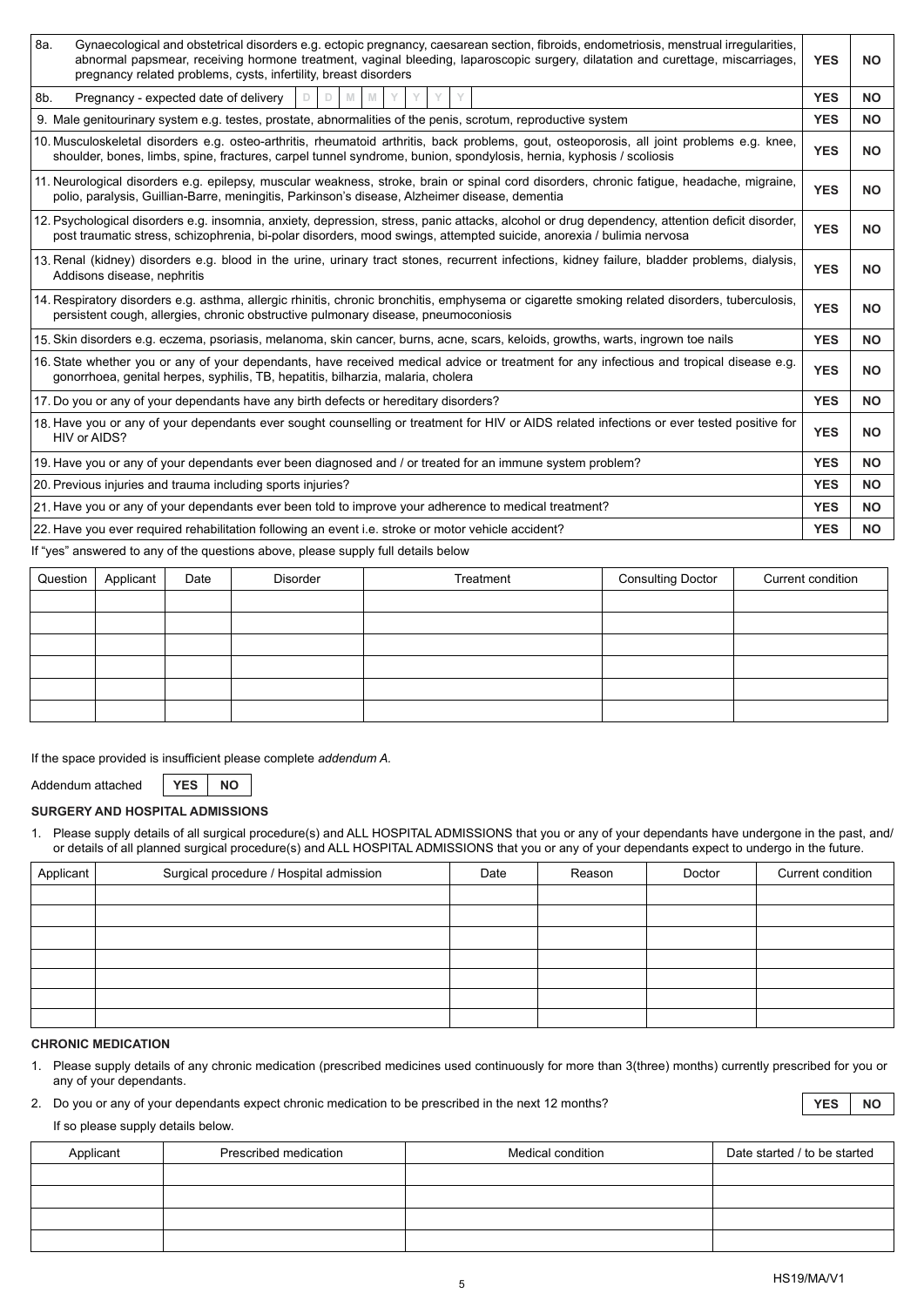# **H. GENERAL HEALTH QUESTIONS**

|                |                | Do you or any of your dependants expect to receive any treatment in the next 12 months and do you or your dependants expect to be,<br>or are currently, hospitalised?                                                                                                 | <b>YES</b> | <b>NO</b> |
|----------------|----------------|-----------------------------------------------------------------------------------------------------------------------------------------------------------------------------------------------------------------------------------------------------------------------|------------|-----------|
| $\overline{2}$ |                | Has any close blood relative (excluding dependants named in this application form) ever been diagnosed with heart disease, high blood<br>pressure, high cholesterol, diabetes or any other hereditary disease?                                                        | <b>YES</b> | <b>NO</b> |
| 3.             |                | Do you or any of your dependants have incomplete dental treatment plans, dental implants, orthodontic treatment, dentures, wisdom<br>teeth problems or do you or currently receive, or expect to receive, dental treatment in the next 12 months?                     | <b>YES</b> | <b>NO</b> |
| 4.             |                | Are you or any of your dependants currently involved in any third party or WCA claim that may include medical treatment? If so please<br>provide below FULL details of injuries, surgery and investigative procedures for which claims will be, or have been, lodged. | <b>YES</b> | <b>NO</b> |
|                |                | 5. Investigations and / or specialised treatment (in and out of hospital)                                                                                                                                                                                             | <b>YES</b> | <b>NO</b> |
| 6.             |                | In the past 2 years, have you or any of your dependants had any x-rays, electrocardiogram or other examinations, including genetic testing or<br>tumour markers, operations or hospitalisations?                                                                      | <b>YES</b> | <b>NO</b> |
|                |                | a. Are you or any of your dependants currently undergoing, or expect to undergo investigations for any medical condition and / or<br>symptoms not yet diagnosed?                                                                                                      |            |           |
|                | $\mathsf{b}$ . | Are you or any of your dependants currently receiving or expect to receive specialised treatment (i.e. chemotherapy, radiotherapy,<br>bone marrow transplant, mechanical ventilation, oxygen therapy, dialysis, psychotherapy or counselling)?                        | <b>YES</b> | <b>NO</b> |
|                |                | Have you or any of your dependants ever received medical advice, counselling or treatment to reduce alcohol consumption for alcohol abuse or<br>alcoholism?                                                                                                           | <b>YES</b> | <b>NO</b> |
| 8.             |                | Do you or any of your dependants use stimulants, any illegal drug substances or have ever been treated for illegal drug substance abuse or<br>addiction?                                                                                                              | <b>YES</b> | <b>NO</b> |
|                |                | 9. Investigations and / or specialised treatment (in and out of hospital)                                                                                                                                                                                             |            |           |
|                | la.            | Are you or any of your dependants currently undergoing, or expect to undergo investigations for any medical condition and / or symptoms not<br>yet diagnosed?                                                                                                         | <b>YES</b> | <b>NO</b> |
|                | lb.            | Are you or any of your dependants currently receiving or expect to receive specialised treatment (i.e. chemotherapy, radiotherapy, bone<br>marrow transplant, mechanical ventilation, oxygen therapy, dialysis, psychotherapy or counselling)?                        | <b>YES</b> | <b>NO</b> |
|                |                | In the past 2 years, have you or any of your dependants had any x-rays, electrocardiogram or other examinations, including genetic testing or<br>10. tumour markers, operations or hospitalisations?                                                                  | <b>YES</b> | <b>NO</b> |

If yes answered to any of the questions above, please supply full details below.

| Question | Applicant | Full details (including details of disorder, date diagnosed, nature and duration of treatment and consulting doctor's details) |
|----------|-----------|--------------------------------------------------------------------------------------------------------------------------------|
|          |           |                                                                                                                                |
|          |           |                                                                                                                                |
|          |           |                                                                                                                                |

## If the space provided is insufficient, please complete *addendum A.*

#### **HEIGHT AND WEIGHT**

| Applicant                         | Initials                            | Height<br>cm       | Weight<br>kg |
|-----------------------------------|-------------------------------------|--------------------|--------------|
| Spouse / Partner<br>/ Dependant 1 | Initials                            | Height<br>cm       | Weight<br>kg |
| Dependant 2                       | Initials                            | Height<br>cm       | Weight<br>kg |
| Dependant 3                       | Initials                            | Height<br>cm       | Weight<br>kg |
| Dependant 4<br>.                  | Initials<br>$\sim$<br>$\sim$ $\sim$ | Height<br>cm<br>-- | Weight<br>kg |

**N. B.** Any misrepresentation or non-disclosure of medical material or factual information will render all benefits granted by the Scheme null and void. In addition, any payment made due to such actions will be recovered from the member by the Scheme.

# **I. PAYMENT METHOD**

| Pavment Method        | Debit order | Persal  | ι emploγer<br>Via | ___<br>- |  |
|-----------------------|-------------|---------|-------------------|----------|--|
| <b>Billing Method</b> | dvance      | Arrears |                   |          |  |

## **J. CONTRIBUTION COLLECTION DETAILS WE ARE CLAIM REIMBURSEMENT DETAILS**

# Claim refunds can only be paid by direct credit to your bank account. All claims will be reimbursed at Scheme rate, unless otherwise indicated.

| Name of bank           |  |        |  |                     |  |  |         |     |  |
|------------------------|--|--------|--|---------------------|--|--|---------|-----|--|
| Account type           |  | Cheque |  | Transmission        |  |  | Savings |     |  |
| Name of account holder |  |        |  |                     |  |  |         |     |  |
| Account number         |  |        |  |                     |  |  |         |     |  |
| <b>Branch</b>          |  |        |  |                     |  |  |         |     |  |
| Branch code            |  |        |  |                     |  |  |         |     |  |
|                        |  |        |  | Monthly debit order |  |  | 1st     | 5th |  |

| vings |  |  |  | Cheque |  |  | Transmission |  | Savings |  |  |
|-------|--|--|--|--------|--|--|--------------|--|---------|--|--|
|       |  |  |  |        |  |  |              |  |         |  |  |
|       |  |  |  |        |  |  |              |  |         |  |  |
|       |  |  |  |        |  |  |              |  |         |  |  |
|       |  |  |  |        |  |  |              |  |         |  |  |
|       |  |  |  |        |  |  |              |  |         |  |  |

HS19/MA/V1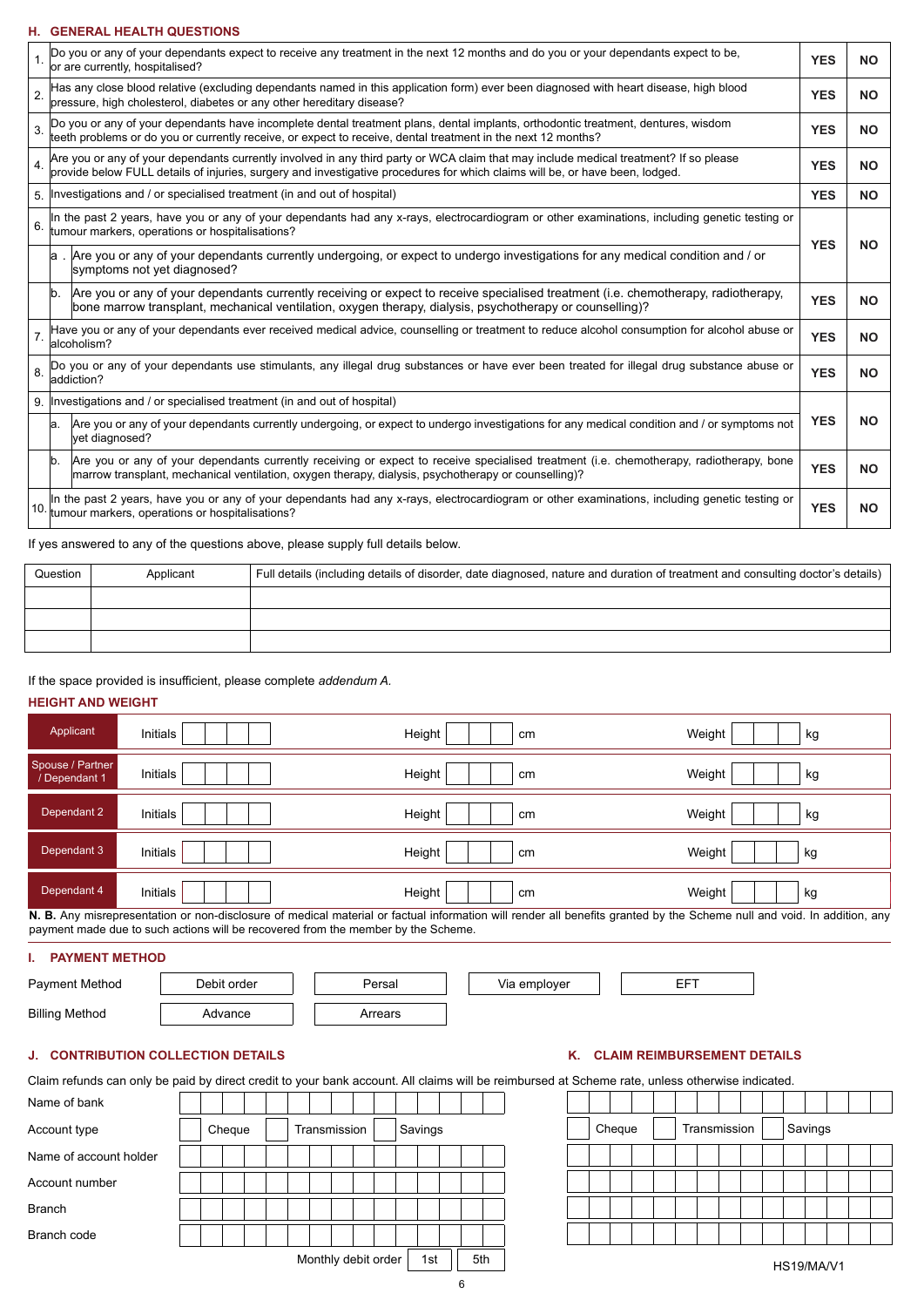HEALTH SQUARED ("the Scheme") is hereby authorised to draw against the above bank account the amount due in terms of this contract, wherever it may be conducted, and similarly I authorise my bank to debit my account with amounts drawn against it by the Scheme.

I understand that the withdrawals hereby authorised will be processed by computer through a system known as ABSA / Debit Order / Multidata and I also understand that the details of each withdrawal will be printed on my bank statement or on an accompanying voucher.

I agree to pay any bank charges relating to this, ABSA / Debit Order / Multidata, instruction.

The authority may be cancelled by myself giving the Scheme / Agility Health (Pty) Ltd one calendar month notice in writing by the principal member, but I understand that I shall not be entitled to any refund of amounts which the Scheme has withdrawn while this authority was in force if such amounts were legally owning to the Scheme. Receipt of this instruction by the Scheme / Agility Health (Pty) Ltd shall be regarded as receipt thereof by my bank.

I further agree to advise the Scheme / Agility Health (Pty) Ltd in writing of any changes which may occur.

**Signature of Account Holder** 

### **L. MEMBER ACKNOWLEDGEMENT AND DECLARATION**

#### **General**

#### 1. *I, the undersigned applicant:*

- 1.1 Hereby apply for myself and my dependants to be registered on the **HEALTH SQUARED** ("the Scheme") and agree to abide by and undertake to familiarise myself with the Rules of the Scheme;
- 1.2 Warrant that the contents of this application and any other documents which may be required in support thereof are true, correct and complete, whether recorded in writing by me or by any intermediary on my behalf and, should there be any change in the state of health or change in personal status by myself or any of my dependants from the date of signing this application form and the date of inception of the membership, notification of such change will be provided to the Scheme immediately upon occurrence of the change, in writing with full details of such condition / ailment as soon as I become aware of the circumstances. Such notification is to include all available medical reports relating to any health conditions in order to enable the Scheme to investigate the circumstances causing and/or contributing to such change;
- 1.3 Understand that the statement and answers provided form the basis of the contracts and any breach of my warranty or non disclosure of any information material to the assessment of this application shall render any contracts to which this application relates null and void and all contributions paid shall be forfeited;
- 1.4 Understand and accept that no benefit will be payable by the Scheme unless they are satisfied as to the validity of a claim and have received all requirements which they may deem necessary, including the result of such medical examinations and tests that they may require me or my dependants to undertake;
- 1.5 Consent to the Scheme addressing any requests for information, tests or examinations directly to any dependants of mine over the age of 18, with the same legal consequences as if the request had been addressed to me in my capacity as a member;
- 1.6 Acknowledge that it is my responsibility as a member to ensure that claims are submitted within the 4 month submission period (Rule 15.2).
- 1.7 Acknowledge that it is my responsibility as a member to ensure that the monthly contribution is received by the Scheme in terms of the rules of the Scheme;
- 1.8 Acknowledge and accept that the Scheme reserves the right to cancel membership of the Scheme if any contribution is not paid on the due date; and
- 1.9 Undertake to inform the Scheme within One (1) calendar month should the situation regarding the dependency of any of my dependants change (Rule 7.2.1).
- 1.10 Am familiar with and have full knowledge of the irrefutable conditions and benefits of the option elected, notwithstanding misrepresentation by any other party;
- 1.11 That neither myself nor my dependants are dependants of another medical scheme;
- 1.12 Hereby consent to all conversations between myself, the Scheme or any party being recorded;
- 1.13 Understand, acknowledge and accept that I may be contacted by the Scheme's panel of attorneys in order to verify the possibility of claims being recovered from third parties. I understand that I will not be liable for any costs herein and that any costs are deductable from the successful proceeds of any action.
- 1.14 Understand that by recovering from third parties I will contribute to the overall financial sustainability of the Scheme.

#### **Authority**

- 2. Accepting that I am curtailing my and my dependants right to privacy, but in order to facilitate the assessment of the risk and the consideration of any claim, I irrevocably authorise:
- 2.1 The Scheme / Panel of attorneys, whom I hereby so authorise and direct to give, any information which the Scheme deems necessary.
- 2.2 I further authorise and instruct the Scheme and any hospital concerned to give any information relating to myself and my dependants to the Medical Case Managers and/or Managed Care Organisation and their personnel appointed by the Scheme, for the purposes of ensuring that the members of the Scheme receive appropriate and necessary medical services while reducing inappropriate care and wastage of medical resources. I also consent to the processing of the information herein for purposes of marketing of value added or similar products and services.
- 2.3 I understand and accept that the above authorisation constitutes a partial waiver of my and my dependants right to privacy.
- 3. *declare that:*
- 3.1 I am liable for his/her family care.
- 3.2 Dependant children or other members of immediate family in respect of whom the member is liable for care and support.
- 3.3 My dependant(s) is/are not in receipt of remuneration.
- 3.4 My dependant(s) is/are not a member(s) or dependant(s) of another medical scheme.
- 4. By their signature hereto any of my dependants who have reached or are over the age of 18 declare themselves bound to the above terms

#### **Termination**

- 4. On termination of my membership of the Scheme:<br>4.1 One (1) calendar month written notice (Rule 12.2.1
- 4.1 One (1) calendar month written notice (Rule 12.2.1)

| Signed at |                                                                                                                                | on this | day of |  |
|-----------|--------------------------------------------------------------------------------------------------------------------------------|---------|--------|--|
|           | <b>STATISTICS</b><br>n.<br>$\overline{\phantom{a}}$<br><b>State of Contract of State of Contract of State of Taxable State</b> |         |        |  |

#### Signature of Applicant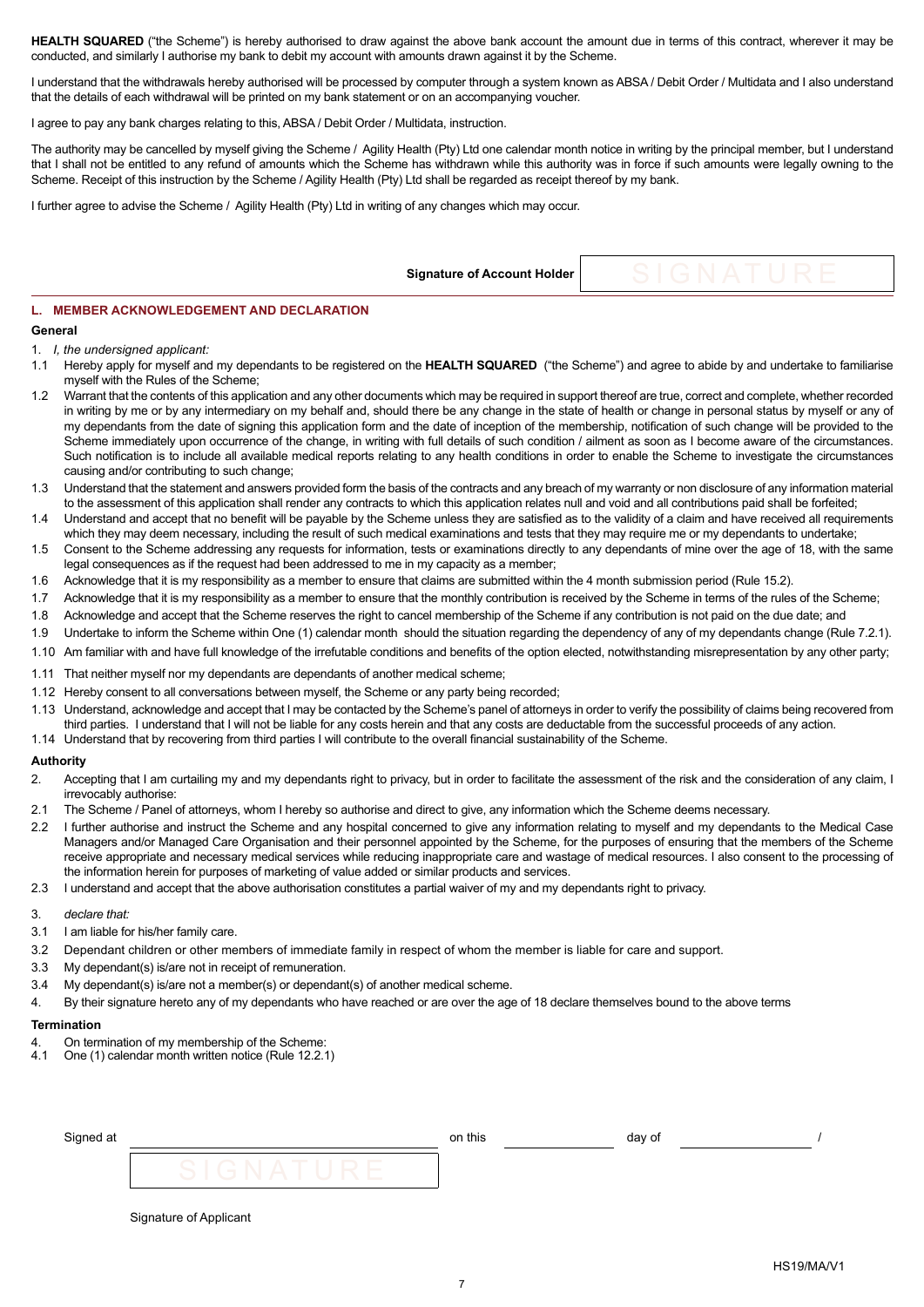## **M. INTERMEDIARY DECLARATION**

- 1. *I, the undersigned hereby confirm that:*
- 1.1 The appointed intermediary is accredited at date of signing the application form
- 1.2 The appointed intermediary is licensed by the FSB in terms of the FAIS Act
- 1.3 The appointed intermediary has made his / her name, physical, postal address and contact number available
- 1.4 I am aware of commission payable by the Scheme on this transaction to the appointed intermediary
- 1.5 The appointed intermediary is contractually bound to the Scheme
- 1.6 There has been no material misrepresentation of facts by the appointed intermediary and that, in such an event, the appointed intermediary undertakes to refund all monies paid to the Scheme
- 1.7 I have been given all the relevant information with regards to the application information to the appointed intermediary
- 1.8 The advice given to me by the appointed intermediary was in my best interest and unprejudiced

#### **N. INTERMEDIARY DETAILS**

| Name of Brokerage   INFORMED HEALTHCARE SOLUTIONS<br>Brokerage code |                                                              |   |  |  |  |   |              |              |    |           |               | 3 | 6 | 5    | $\mathbf 0$ | 0 |  |  |                             |  |  |  |                |          |             |             |   |  |  |
|---------------------------------------------------------------------|--------------------------------------------------------------|---|--|--|--|---|--------------|--------------|----|-----------|---------------|---|---|------|-------------|---|--|--|-----------------------------|--|--|--|----------------|----------|-------------|-------------|---|--|--|
| Address                                                             |                                                              |   |  |  |  |   |              |              |    |           |               |   |   |      |             |   |  |  | Consultant / Agent sub-code |  |  |  | $\overline{3}$ | 6        | $5^{\circ}$ | $\mathbf 0$ | 4 |  |  |
|                                                                     |                                                              |   |  |  |  |   |              |              |    |           |               |   |   | Code |             |   |  |  |                             |  |  |  |                |          |             |             |   |  |  |
|                                                                     | Full name of consultant / agent<br>G<br>R.                   |   |  |  |  |   |              | H            | A  | M         |               | P |   | K    | E           |   |  |  |                             |  |  |  |                |          |             |             |   |  |  |
| Telephone number                                                    | 0                                                            | 2 |  |  |  | 2 | 8            | 8            | -6 | 6         | Email address |   |   |      |             |   |  |  | graham@ihshealth.co.za      |  |  |  |                |          |             |             |   |  |  |
| Fax number                                                          | $\overline{2}$<br>$\mathbf{0}$<br>$\mathbf 0$<br>8<br>6<br>6 |   |  |  |  |   | $\mathsf{O}$ | $\mathbf{3}$ | 2  | l 0       |               |   |   |      |             |   |  |  |                             |  |  |  |                |          |             |             |   |  |  |
|                                                                     |                                                              |   |  |  |  |   |              |              |    |           |               |   |   |      |             |   |  |  |                             |  |  |  |                |          |             |             |   |  |  |
| SIGNATURE                                                           |                                                              |   |  |  |  |   |              |              |    | SIGNATURE |               |   |   |      |             |   |  |  |                             |  |  |  |                | SIGNATUR |             |             |   |  |  |

Signature of Broker

Signature of Consultant

Signature of Applicant

# **O. SCHEME DECLARATION**

- 1. *We hereby confirm that:*
- 1.1 The applicant and his / her dependant's personal and medical information (obtained from healthcare providers with applicant's consent) will be kept confidential
- 1.2 Both personal and medical information obtained will not be used or sold commercially
- 1.3 Data security measures are in place
- 1.4 Staff of **HEALTH SQUARED** as well as its contracted third parties are bound by confidentiality agreements
- 1.5 The Scheme and its contracted third parties use application information for the processing of the application, re-imbursement of claims to determine benefits and access levels of care in respect of managed healthcare principles
- 1.6 The Scheme's contractual agreements ensure the confidentiality of data management, Scheme administration and managed health care agreements
- 1.7 Should the Scheme assume responsibility for breach in confidentiality, the management thereof will be in accordance to Scheme rules and protocols

Signed at on this day of /

Signature on behalf of Scheme

#### **WHAT TO EXPECT WITH YOUR APPLICATION:**

- **Upon receipt of the application:**
- 1. We capture and check your details
- 2. If any details are missing, you will be contacted in writing or telephonically
- 3. We will advise you or your intermediary in writing, SMS or via an E-mail to inform you of your acceptance to join Health Squared

#### **This correspondence may contain certain conditions:**

- 1. You sign these terms of acceptance to confirm that you accept any waiting period/s or late joiner penalties (if we apply any) and return it to us
- You will receive a membership pack in the post
- 3. This will contain details about your plan selection to get you started

**If you do not hear from us within 7 (seven) working days after submission, please contact your financial advisor or call us on 0861 796 6400.**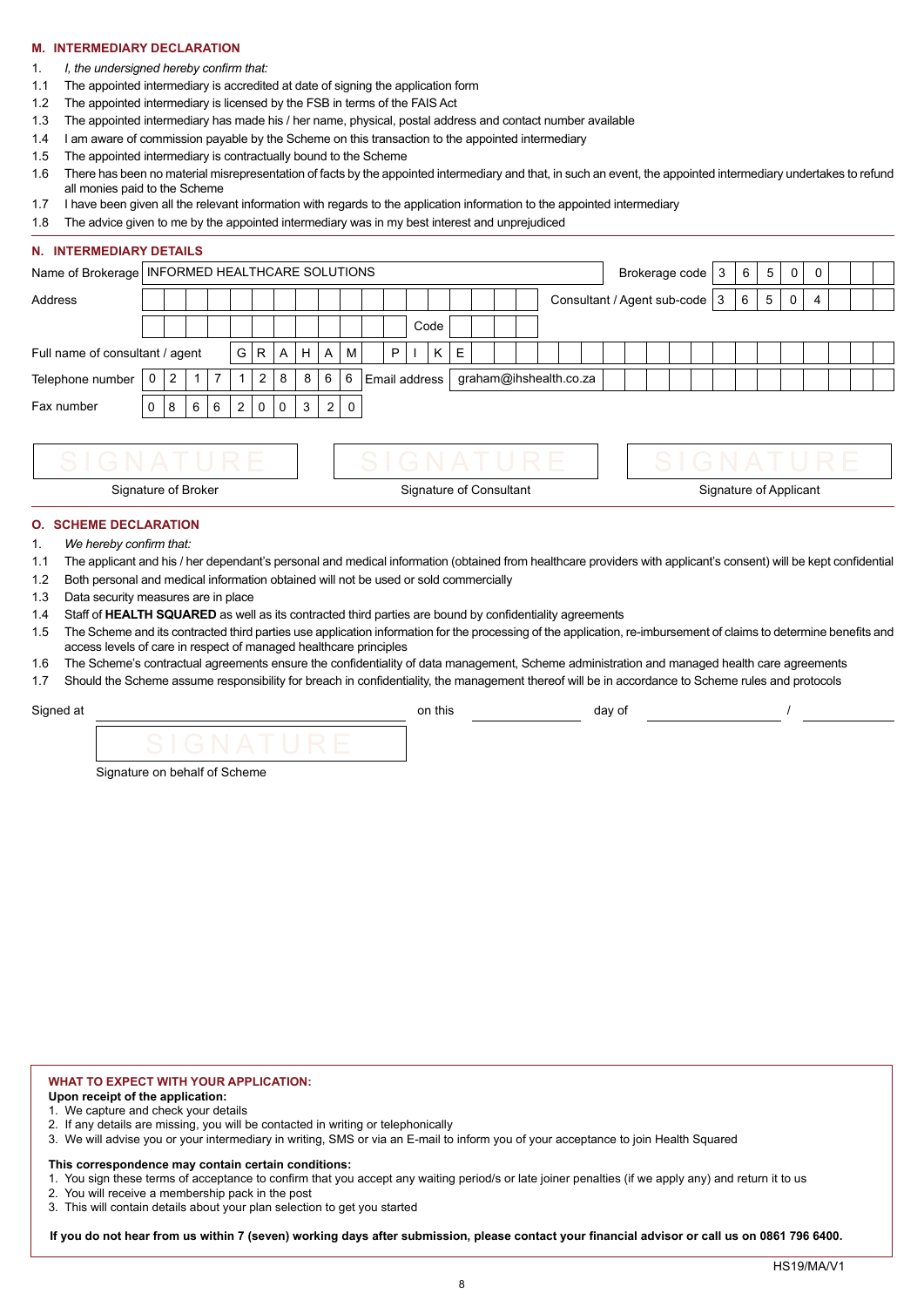# $E\mathsf{A}$  $\Box$   $\Box$ **SCUARED**

# **HOUSEHOLD INCOME VERIFICATION - FOUNDATION MEMBERS**

| Name & Surname                                                                                                                                                                                |                                                                                                                 |  |  |  |  |  |  |  |  |  |                      |  |  |  |  |  |  |  |  |  |
|-----------------------------------------------------------------------------------------------------------------------------------------------------------------------------------------------|-----------------------------------------------------------------------------------------------------------------|--|--|--|--|--|--|--|--|--|----------------------|--|--|--|--|--|--|--|--|--|
| <b>ID Number</b>                                                                                                                                                                              |                                                                                                                 |  |  |  |  |  |  |  |  |  | Telephone / Cell No: |  |  |  |  |  |  |  |  |  |
| Important: We cannot process your application form if you have not attached the correct documentation for us to verify you household income<br>(Please indicate with an "X" where applicable) |                                                                                                                 |  |  |  |  |  |  |  |  |  |                      |  |  |  |  |  |  |  |  |  |
| 1. Working full-time: Number of persons in household                                                                                                                                          |                                                                                                                 |  |  |  |  |  |  |  |  |  |                      |  |  |  |  |  |  |  |  |  |
|                                                                                                                                                                                               | 1.1 Certified personal Bank statements for the last 3 months (mandatory); and                                   |  |  |  |  |  |  |  |  |  |                      |  |  |  |  |  |  |  |  |  |
| 1.2. Salary advice for the last 3 months; or                                                                                                                                                  |                                                                                                                 |  |  |  |  |  |  |  |  |  |                      |  |  |  |  |  |  |  |  |  |
| 1.3. Letter from Employer, on a company letterhead or stamped with a company stamp, stating gross monthly income; or                                                                          |                                                                                                                 |  |  |  |  |  |  |  |  |  |                      |  |  |  |  |  |  |  |  |  |
| 1.4. Letter of appointment (when start date is not older than 30 days)                                                                                                                        |                                                                                                                 |  |  |  |  |  |  |  |  |  |                      |  |  |  |  |  |  |  |  |  |
| 2. Studying full-time: Number of persons in household                                                                                                                                         |                                                                                                                 |  |  |  |  |  |  |  |  |  |                      |  |  |  |  |  |  |  |  |  |
| 2.1 Certified personal Bank statements for the last 3 months (mandatory); and                                                                                                                 |                                                                                                                 |  |  |  |  |  |  |  |  |  |                      |  |  |  |  |  |  |  |  |  |
|                                                                                                                                                                                               | 2.2. Official proof of enrolment or registration (no student cards, statements, invoices or acceptance letters) |  |  |  |  |  |  |  |  |  |                      |  |  |  |  |  |  |  |  |  |
| 3. Self-employed: Number of persons in household                                                                                                                                              |                                                                                                                 |  |  |  |  |  |  |  |  |  |                      |  |  |  |  |  |  |  |  |  |
| 3.1 Certified personal Bank statements for the last 3 months (mandatory); and                                                                                                                 |                                                                                                                 |  |  |  |  |  |  |  |  |  |                      |  |  |  |  |  |  |  |  |  |
|                                                                                                                                                                                               |                                                                                                                 |  |  |  |  |  |  |  |  |  |                      |  |  |  |  |  |  |  |  |  |
|                                                                                                                                                                                               | 3.2. Audited financial statements (not older than 12 months); or<br>3.3. Latest income tax return; or           |  |  |  |  |  |  |  |  |  |                      |  |  |  |  |  |  |  |  |  |
| 3.4. Letter from accountant or auditor confirming the member's gross monthly income                                                                                                           |                                                                                                                 |  |  |  |  |  |  |  |  |  |                      |  |  |  |  |  |  |  |  |  |
| 4. Unemployed: Number of persons in household                                                                                                                                                 |                                                                                                                 |  |  |  |  |  |  |  |  |  |                      |  |  |  |  |  |  |  |  |  |
| 4.1 Certified personal Bank statements for the last 3 months (mandatory); and                                                                                                                 |                                                                                                                 |  |  |  |  |  |  |  |  |  |                      |  |  |  |  |  |  |  |  |  |
| 4.2. Latest proof of unemployment, retrenchment                                                                                                                                               |                                                                                                                 |  |  |  |  |  |  |  |  |  |                      |  |  |  |  |  |  |  |  |  |
| 4.3. Latest income tax return (if the member is not registered, a letter from SARS is required)                                                                                               |                                                                                                                 |  |  |  |  |  |  |  |  |  |                      |  |  |  |  |  |  |  |  |  |
| 5. Disabled: Number of persons in household                                                                                                                                                   |                                                                                                                 |  |  |  |  |  |  |  |  |  |                      |  |  |  |  |  |  |  |  |  |
| 5.1 Certified personal Bank statements for the last 3 months (mandatory); and                                                                                                                 |                                                                                                                 |  |  |  |  |  |  |  |  |  |                      |  |  |  |  |  |  |  |  |  |
| 5.2. A certificate from the Physician to prove disability must be attached; or                                                                                                                |                                                                                                                 |  |  |  |  |  |  |  |  |  |                      |  |  |  |  |  |  |  |  |  |
| 5.3. Proof of disability grant; or                                                                                                                                                            |                                                                                                                 |  |  |  |  |  |  |  |  |  |                      |  |  |  |  |  |  |  |  |  |
| 5.4. Affidavit as per the prescribe form; or                                                                                                                                                  |                                                                                                                 |  |  |  |  |  |  |  |  |  |                      |  |  |  |  |  |  |  |  |  |
| 5.5 Official proof from SARS in the form of the ITR-DD form                                                                                                                                   |                                                                                                                 |  |  |  |  |  |  |  |  |  |                      |  |  |  |  |  |  |  |  |  |
| 6. Pensioners: Number of persons in household                                                                                                                                                 |                                                                                                                 |  |  |  |  |  |  |  |  |  |                      |  |  |  |  |  |  |  |  |  |
|                                                                                                                                                                                               | 6.1. Grinrod Bank Statement of the last 3 months; or                                                            |  |  |  |  |  |  |  |  |  |                      |  |  |  |  |  |  |  |  |  |
| 6.2. Pension Fund Statement of the last 3 months; and                                                                                                                                         |                                                                                                                 |  |  |  |  |  |  |  |  |  |                      |  |  |  |  |  |  |  |  |  |
|                                                                                                                                                                                               | 6.3 Latest income tax return (if the member is not registered, a letter from SARS is required); and             |  |  |  |  |  |  |  |  |  |                      |  |  |  |  |  |  |  |  |  |
| 6.4 Certified Bank statements for the last 3 months (mandatory)                                                                                                                               |                                                                                                                 |  |  |  |  |  |  |  |  |  |                      |  |  |  |  |  |  |  |  |  |

#### **REFERENCE & CREDIT BUREAU CONSENT**

I / We hereby consent to you or your administrator/s making enquiries to my/our credit records and references with any credit reference agency or any third party to confirm the details provided. I confirm that this consent shall apply in every respect to every director, shareholder, member and/or associate of the applicant. I / We irrevocable authorise Health Squared or their administrator to obtain from any person any information that Health Squared requires to assess the information contained in this application

| Signed at |                        | on this | day of |  |
|-----------|------------------------|---------|--------|--|
|           |                        |         |        |  |
|           | Signature of Applicant |         |        |  |